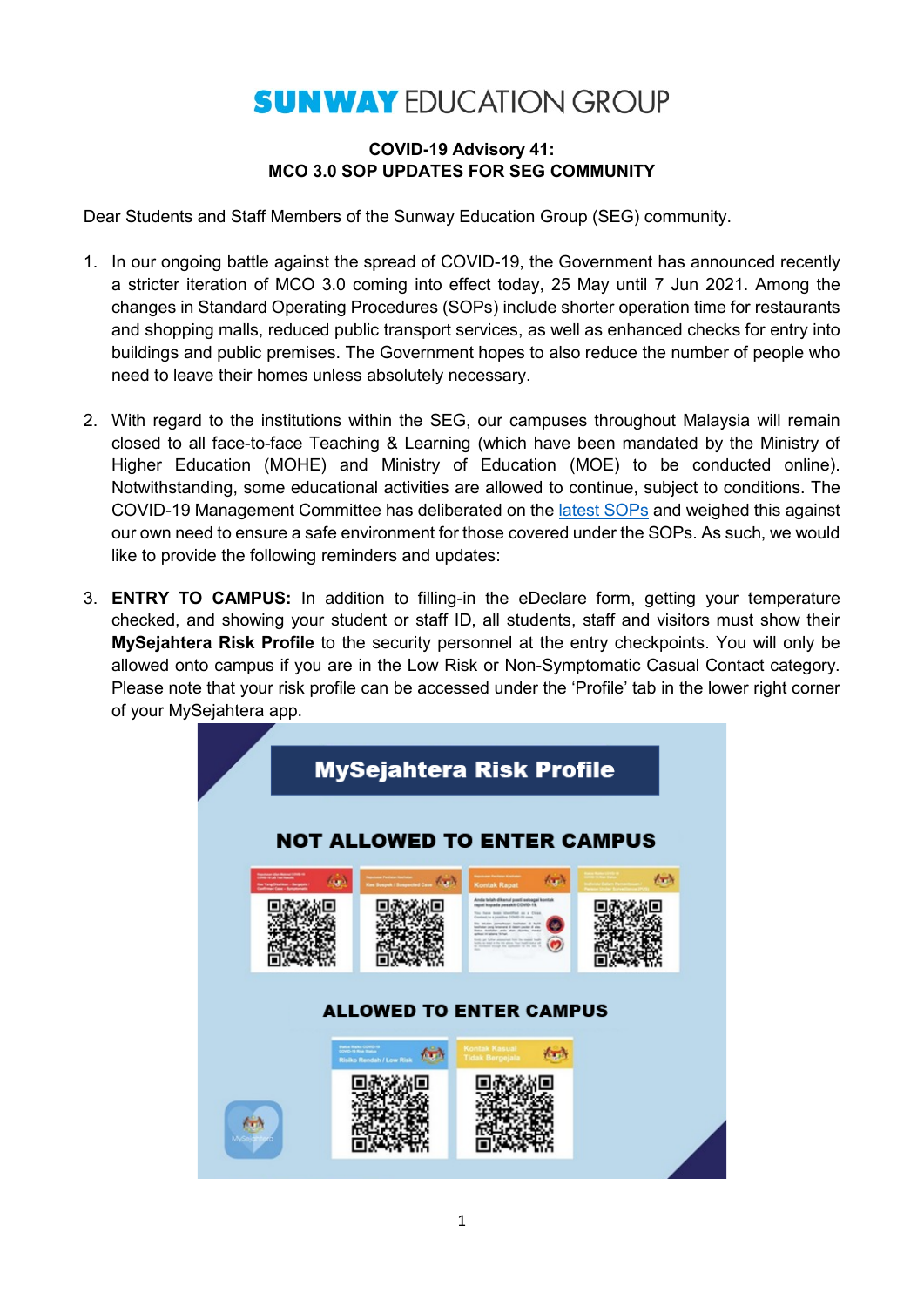- 4. **CAMPUS ENTRY AUTHORISATION LETTERS:** Under MCO 3.0, students within the six (6) categories of 'students with needs' or needing access to special facilities, are allowed to access campus in line with the guidelines issued by the authorities. In this regard, SEG Institutions/ Schools/ Programmes will only issue authorisation letters to students who fall within the 6 categories. **Updated letters will be issued from 25 May onwards in line with the commencement of MCO 3.0**. Students' applications for the authorisation letters will be assessed before issuance and students must always have the letter with them on campus, as you may be required to produce the letter upon request by security or academic personnel.
- 5. **CLASSES**: As communicated in Advisories 38 and 39, all classes/ tutorials/ workshops have been mandated to be conducted online for the duration of the MCO. Only when special facilities are required for the 6 categories of students, including for clinical and practical training, sitting for international or professional examinations, and research activities involving laboratories, will campus access be allowed. Please be in touch with your respective programme directors or heads for further details. Students must immediately return home or to their accommodation after their lessons unless requiring access to the special facilities.
- 6. **DOUBLE-MASKING:** Some of you may have noticed that our Director-General of Health, Tan Sri Noor Hisham Abdullah, double-masking during his daily COVID-19 briefs. New research shows that double-masking or knot-&-tuck-masking **can substantially reduce the wearer's exposure to COVID-19. Optimal double masking comprises a surgical mask on the inside and a cloth mask on the outside.** The American Centers for Disease Control and Prevention (CD) has published a guide which can be **accessed here. In light of this, SEG will** be implementing doublemasking or knot & tuck as follows:
	- a. **Mandatory** for practical classes/ in closed spaces; and
	- b. **Strongly encouraged** in open spaces around campus.



## 7. **QUARANTINE PERIOD:**

- a. **International or Local Students returning from overseas**: Quarantine duration will be subject to the latest Ministry of Health (MoH) requirements, including COVID-19 testing. Students will only be allowed to enter campus once they receive the clearance letter from the health authorities.
- b. **Returning from MCO states to Campus**: Isolation for 10-days at Residence or Private Accommodation. Students must fill-in the daily health assessment form provided by the